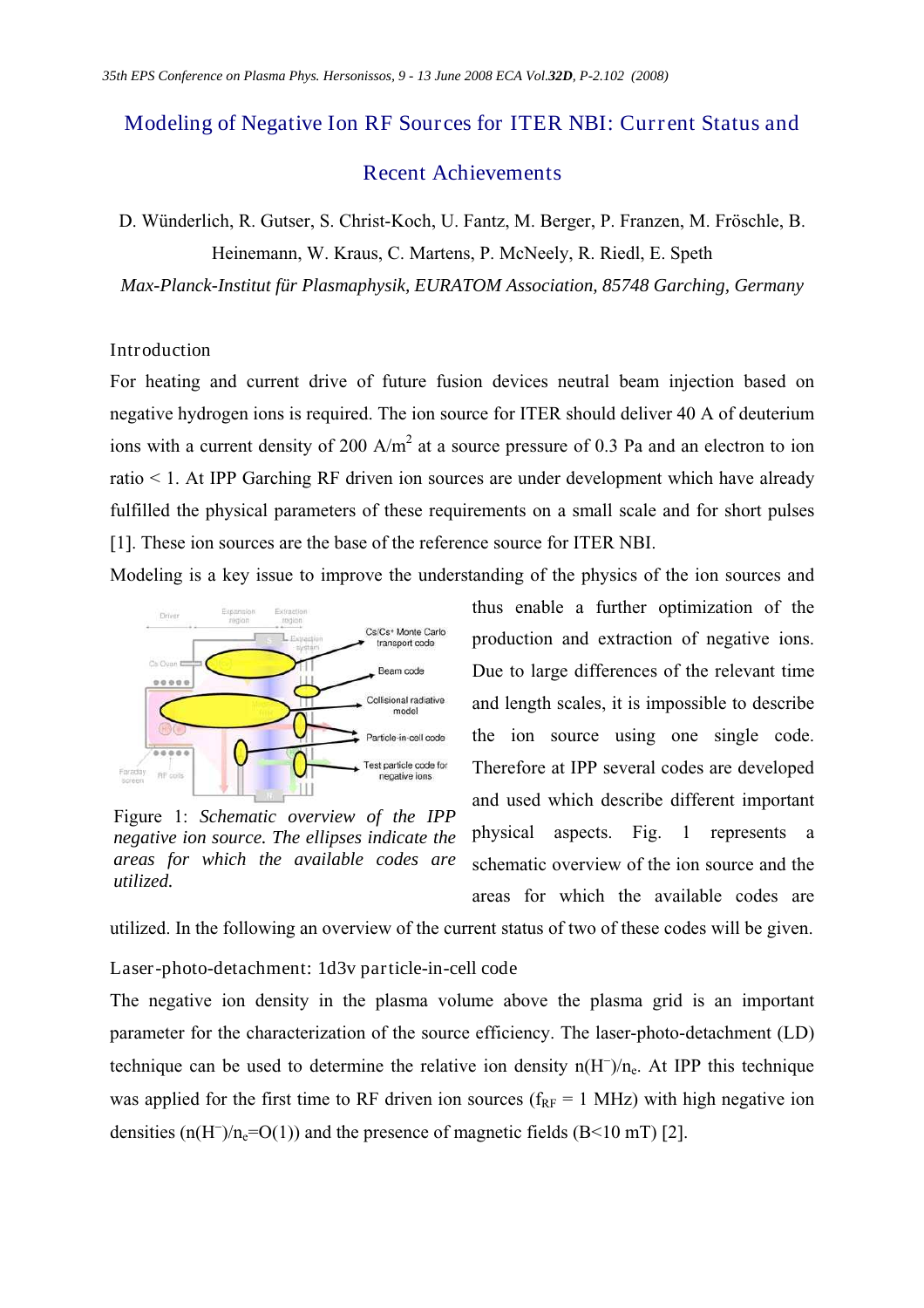The LD method is based on the detachment of weakly bounded electrons ( $E_{binding}$ =0.75 eV) by a laser pulse (Nd:YAG laser,  $\lambda$ =1064 nm). A Langmuir probe being present in the laser spot can be used to determine the transient increase of  $n_e$  and thus  $n(H^-)/n_e$ . The mobility of the detached electrons is significantly higher than the mobility of the negative ions. Fast electrons leaving the volume of the laser spot induce a potential well which confines electrons and negative ions and displaces positive ions. The time scale of recovery of the system to the initial condition is defined primarily by the transit time of the negative ions through the volume of the laser spot.

The physical background of LD was previously investigated by means of analytical methods [3,4] and PIC codes [5]. These PIC calculations are based on a 1d slab geometry and thus neglect the presence of a Langmuir probe. To overcome this restriction, a 1d3v cylindrical PIC code was developed. The grid cell size and the time step were chosen appropriately to resolve the Debye length ( $\Delta x \le 0.3 \cdot \lambda_D$ ) and plasma oscillations ( $\Delta t \le 0.2 \cdot \omega_p^{-1}$ ), respectively. The Courant criterion is fulfilled ( $\Delta t < \Delta x/\overline{v}_e$ ), where  $\overline{v}_e$  is the thermal velocity of the electrons.



Figure 2: *Results of calculations with the PIC code on the LD process: (a) potential well caused by the high mobility of the created electrons, (b) influence of the potential well on the detachment signal, (c) dependence of the detachment signal on the laser radius, (d) overshoot of the detachment signal for cold positive ions.* 

Fig. 2 presents results of calculations with this code for a small calculation domain ( $x=3$  mm) and large probe radius ( $r_{\text{probe}}$ =0.2 mm). The relative ion density was set to 0.25.

Fig. 2a shows the potential profile close to the probe  $5 \cdot 10^{-9}$  s after the laser pulse for different probe potentials. The potential well can clearly be seen. The corresponding temporal evolution of the probe current is shown in fig. 2b. For low probe potentials ( $\Phi_{\text{Probe}} = \Phi_{\text{Plasma}}$ ) the potential well shields electrons from the probe and no detachment signal is observed. For high probe potentials ( $\Phi_{\text{Probe}} > \Phi_{\text{Plasma}} + 5$  V) the detachment signal is almost independent of the probe potential. Hence the probe has to be used in the electron saturation branch.

Fig. 2c shows the dependence of the detachment signal on the radius of the laser spot. For small radii ( $r_{\text{Laser}}$ <1.0 mm) the probe current shows just a short peak which is not directly correlated to the negative ion density. When the laser radius is large enough ( $r_{Laser} \ge 1.0$  mm), a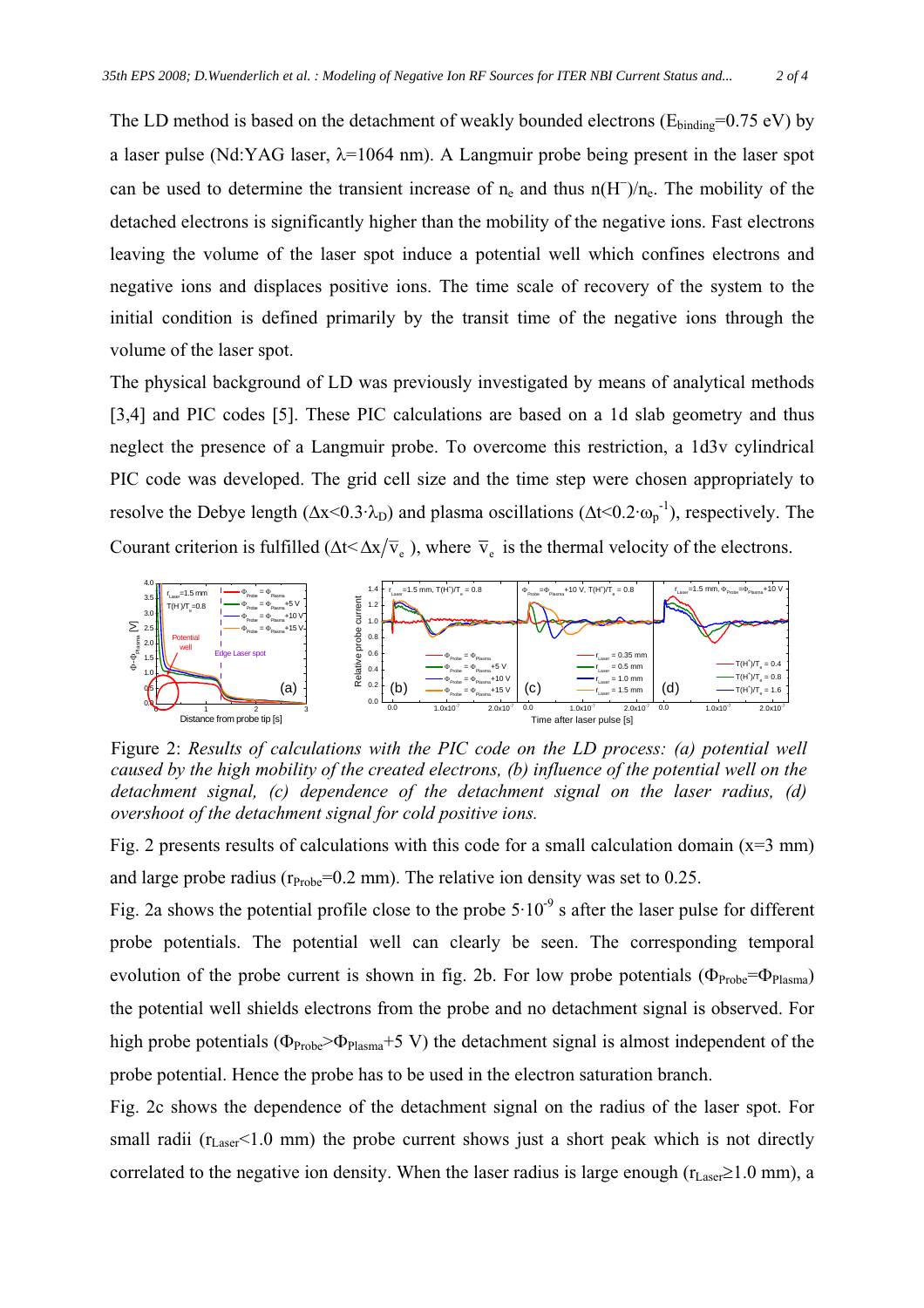plateau appears which broadens with increasing laser radius. The relative height of this plateau represents the relative negative ion density  $n(H^-)/n_e = \Delta I/I$ .

The shape of the detachment signal is affected by the positive ion temperature as can be seen in fig. 2d. The displacement of positive ions caused by the potential well temporarily decreases the total plasma density and thus the probe current. For high positive ion temperatures the recovery of the plasma density takes place on a faster time scale and the amplitude of the observed undershoot decreases.

These results perfectly reproduce the predictions made analytic calculations [3,4]. To speedup the code and thus enable calculations for more relevant conditions (higher relative ion density, larger laser diameter, considering RF oscillations, presence of a magnetic field) the PIC code was parallelized using the Message Parsing Interface (MPI). First hard-scaling benchmarks on a Beowulf class cluster show that the code scales quite good with the number of processors.

### Cs-dynamics: Monte Carlo transport code

In the IPP sources negative hydrogen ions are produced mainly by the surface effect on the walls. Due to their small survival length only ions produced on the surface of the plasma grid can reach the extraction system. A sufficiently low work function is provided by Cs evaporated from an oven attached to the back plate. Cs sticks at the surfaces and can be redistributed by thermal desorption and sputtering processes. The time scale of the Cs redistribution determines the time scale of the ion source reaching high performance. In order to enhance the understanding of these processes, IPP started the development of a code for the behavior of Cs in negative ion sources. Such a model should consider both Cs and  $Cs<sup>+</sup>$  since in the plasma most Cs is ionized due to the tow threshold energy. The first steps were developing geometry routines and gathering the needed input data.

The recent version of the code calculates the Cs dynamics for an evacuated source, i.e. the number of collisions inside the volume is small. The trajectories of Cs are assumed to follow straight lines (molecular flow). Calculation of the desorption rate is based on a computational grid which covers the walls.

The desorption probabilities available in literature [6,7] are valid for high vacuum conditions  $(p<10<sup>-9</sup>$  mbar) and neglect the generation of compounds (CsOH, CsH, ...) on the walls. These probabilities cannot be used for description of the actual ion sources ( $p \approx 10^{-6}$  mbar). Thus, in collaboration with the University of Augsburg, an experimental campaign was carried out to determine Cs desorption probabilities for relevant conditions. Cs was evaporated into a small